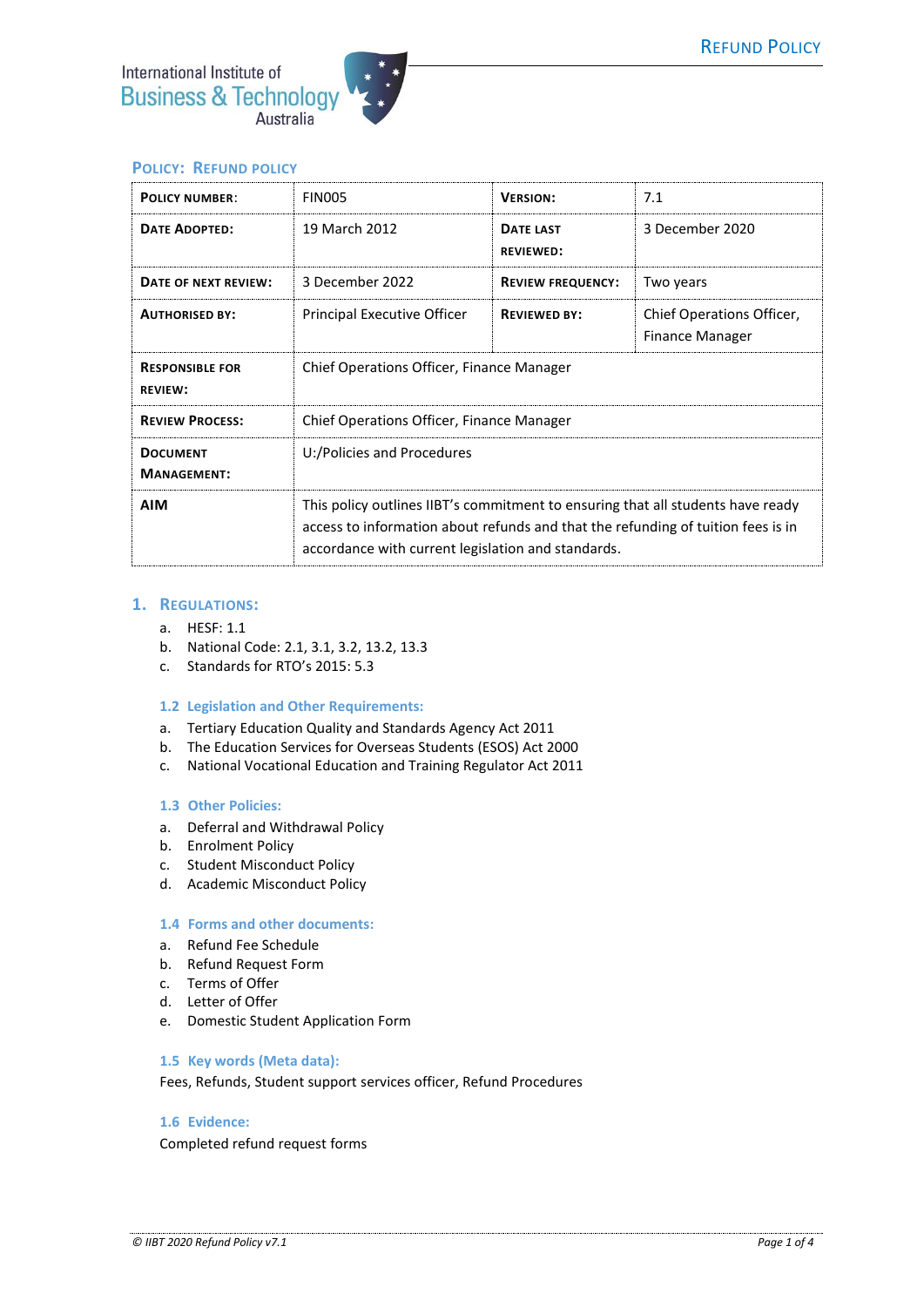International Institute of **Business & Technology** 



# **2. POLICY INFORMATION:**

### **2.1 Introduction:**

IIBT is committed to ensuring that all students have ready access to information about refunds and that the refunding of tuition fees is in accordance with current legislation and standards. The policy further ensures that refund requests are reviewed in a fair and just manner with a thorough investigation of each case. Where compassionate and compelling reasons justify it, refunds, as outlined in this policy, may be granted in part or full, on recommendation of the Management Team and approval by the Principal Executive Officer. IIBT will also ensure that all information contained in marketing and advertising material that relates to course fees is accurate and relevant to current fee policy, and that students are provided with a 30-day notice period prior to any course fee changes.

#### **2.2 Policy Scope:**

This policy applies to all students enrolled at IIBT.

#### **2.3 Procedures:**

IIBT will achieve this policy by:

- a. Providing all enrolled or enrolling students with information relating to and access to course fee refunds procedures.
- b. On receiving a **Refund Request Form** from a student, the Student Support Services Officer will advise IIBT management of the pending application.

### **Conditions:**

- 1. All refund requests must be made in writing on the designated **Refund Request Form**.
- 2. All refunds will be paid within four weeks of receiving the Refund Request Form. Provisions for refunds are detailed in the **Refund Fee Schedule**.
- 3. Students are responsible for clearing any overdue fees prior to a refund being processed.
- 4. Enrolment, accommodation, and airport pick up fees are non-refundable.
- 5. Refunds will be paid in \$AUD by direct deposit to the designated bank account of the person who entered into a contract with IIBT.
- 6. Course money will not be refunded to a third party unless a student provides an authorisation form. Non-self-supporting students must obtain their parents' or legal guardian's permission for a refund.
- 7. Officially, sponsored students cannot request a refund of any tuition credit fees. Only the recorded sponsor can receive them.
- 8. Census date for refunds due to withdrawal or deferment is 21 days from the commencement date of the trimester (Diploma students) or the first day of the teaching period (English students) as applicable. Refunds outside of this timeframe will only be considered if the request is based on compassionate or compelling grounds. Cancellation fees may be applicable in accordance with the published refund schedule.
- 9. All request for refunds must be approved by the Director International.
- 10. IIBT will refund monies in credit over \$50 following graduation. Refunds in excess of AUD\$50 will be sent to a student's nominated Australian bank account.
- 11. IIBT accepts no liability for any currency exchange movement between the date the fees were received and the date the refund is paid or any bank charges relating to the refund.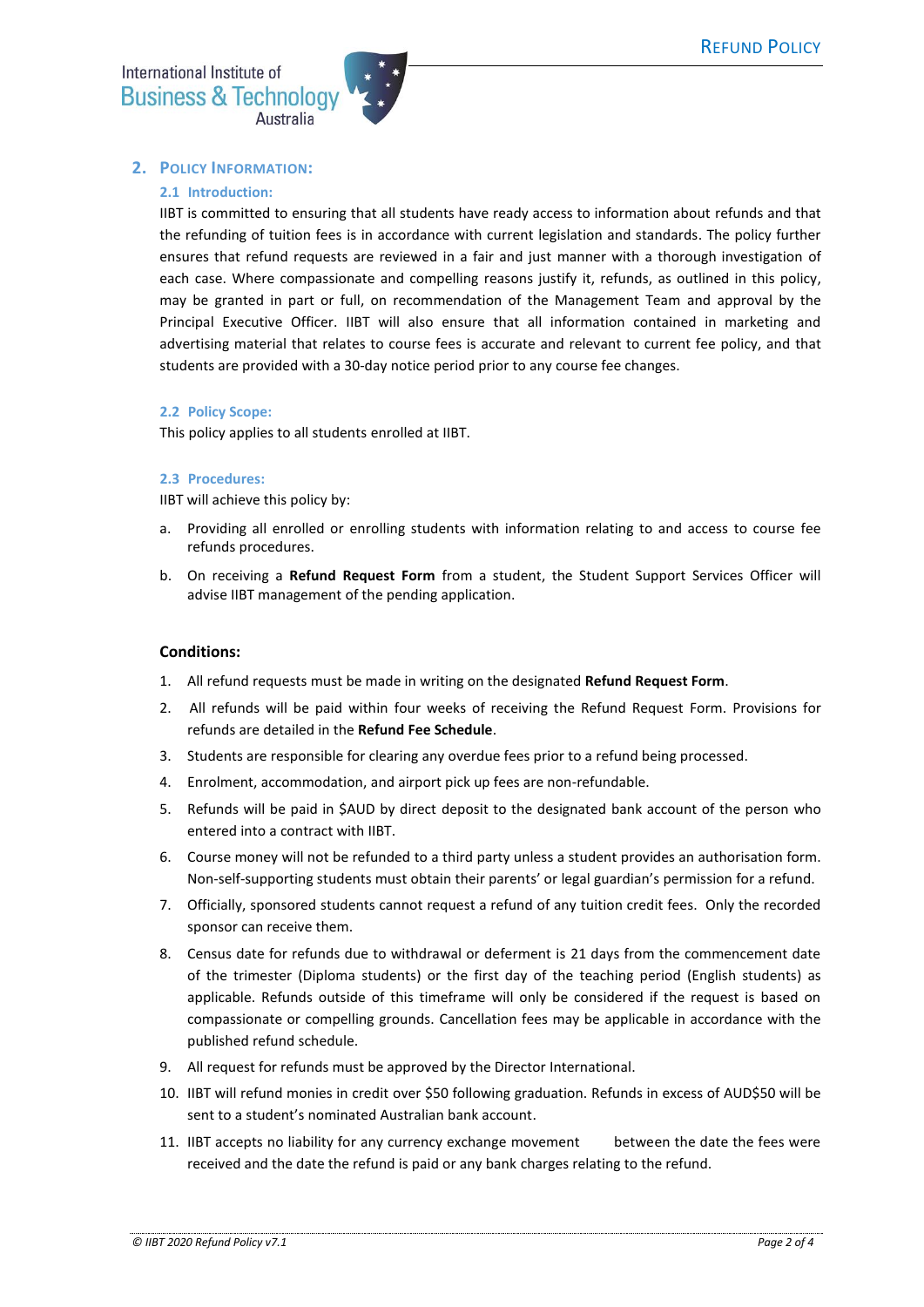

- 12. In the event that the information provided in the refund application is not complete and further information/verification is required, the processing timeline will resume effective from the date when the completed information has been submitted.
- 13. A student whose withdrawal or enrolment cancellation is due to exceptional compassionate or compelling circumstances must state reasons for the withdrawal in the **Refund Request Form** and include any documentary evidence (e.g., medical certificates). Cancellation charges may be waived.
- 14. Where continuing students defer their course due to compassionate and compelling circumstances, IIBT will credit any fees paid to the relevant semester without penalty.
- 15. Commencing students who fail to meet a condition of their offer relating to English or academic competency, preventing them from enrolling in their proposed course, will be eligible for a refund of Tuition Fees less an administration charge, provided the college was notified before the beginning of the semester begun. Evidence of failure to meet the condition must also be shown prior to semester commencement, as outlined in the Letter of Offer.
- 16. The full refund policy will apply in cases where a student cannot provide sufficient evidence that entry requirements are not met.
- 17. In the case of a visa refusal, IIBT will process the written application and refund course fees within four weeks of receiving the student's written advice of visa refusal. Application for refund must be accompanied by a rejection letter from DIBP.

# **Defaults by IIBT**

- 18. IIBT default refund provisions apply to all students in relation to a course if:
	- a. The course does not start on the agreed starting day; or
	- b. The course ceases to be provided at any time after it starts but before it is completed; or
	- c. The course is not provided in full to the student because a sanction has been imposed on IIBT; and
	- d. The student has not withdrawn before the default day.
- 19. In the unlikely event that the Institute defaults, the student will be offered a refund of all the course money paid to date within two weeks of the default day. Should there be any unspent Pre-Paid Fees held in the IIBT Prepaid Student Fee Account, IIBT will pay the refund out of this account.
- 20. Alternately, the student may be offered enrolment in a suitable alternative course by the college at no extra cost.
	- a. The student has the right to choose whether he/she would prefer a full refund of course fees, or to accept a place in another course.
	- b. If the student chooses placement in another course, he/she will be asked to sign a document to indicate that he/she accepts the placement. The student's written acceptance of the alternative course offer will relieve IIBT's liability to provide a refund to the student.
- 21. Should the above arrangement not be suitable to the student, IIBT will notify the Tuition Protection Service (TPS) Director who will facilitate access for the student to course placement for overseas students, or ACPET for domestic students.